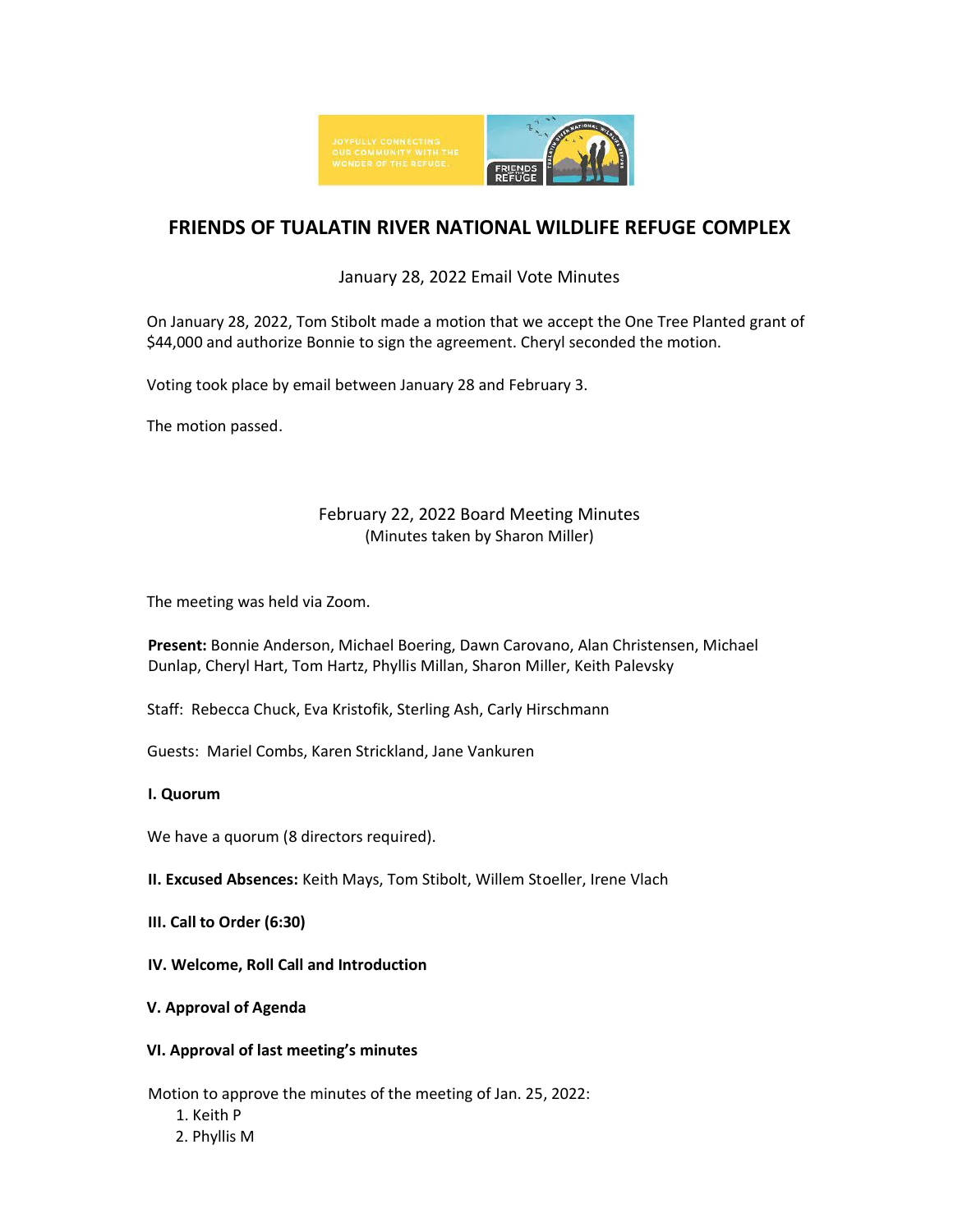Passed.

#### **VII. Explanation of Consent Agendas and Consent Agenda Vote**

Sharon Miller provided information about the use and purpose of Consent Agendas.

The following reports were uploaded for review by Friday, February 18:

#### **Standing Committee Reports:**

- Advocacy Report
- Finance Committee Report
- Governance Report
- Membership Committee Report
- Store Manager Report

#### **Reports from Refuge:**

• Visitor Services Report

#### **Reports from Friends' Staff:**

• Restoration Report (Jan. and Feb.)

#### **Additional Reports:**

• No additional reports.

Motion to approve the Consent Agenda and the Reports:

1. Michael B.

2. Dawn C.

Passed.

#### **VIII. Reports**

a. Acting President – Cheryl Hart

Tom Stibolt resigned from the Board President's position on 1/30/22. As the current Vice President, Cheryl has been serving as Board President in an acting capacity since that time.

b. Project Leader Rebecca Chuck and/or Deputy Refuge Project Leader Eva Kristofik

\*Rebecca has been following the Tonquin Quarry issue closely and has a meeting scheduled with the Regional Director later in the week to discuss future options. \*Sterling Ash has accepted another position and will be leaving Tualatin River NWRC at the end of the month. Her position here will be filled as soon as possible.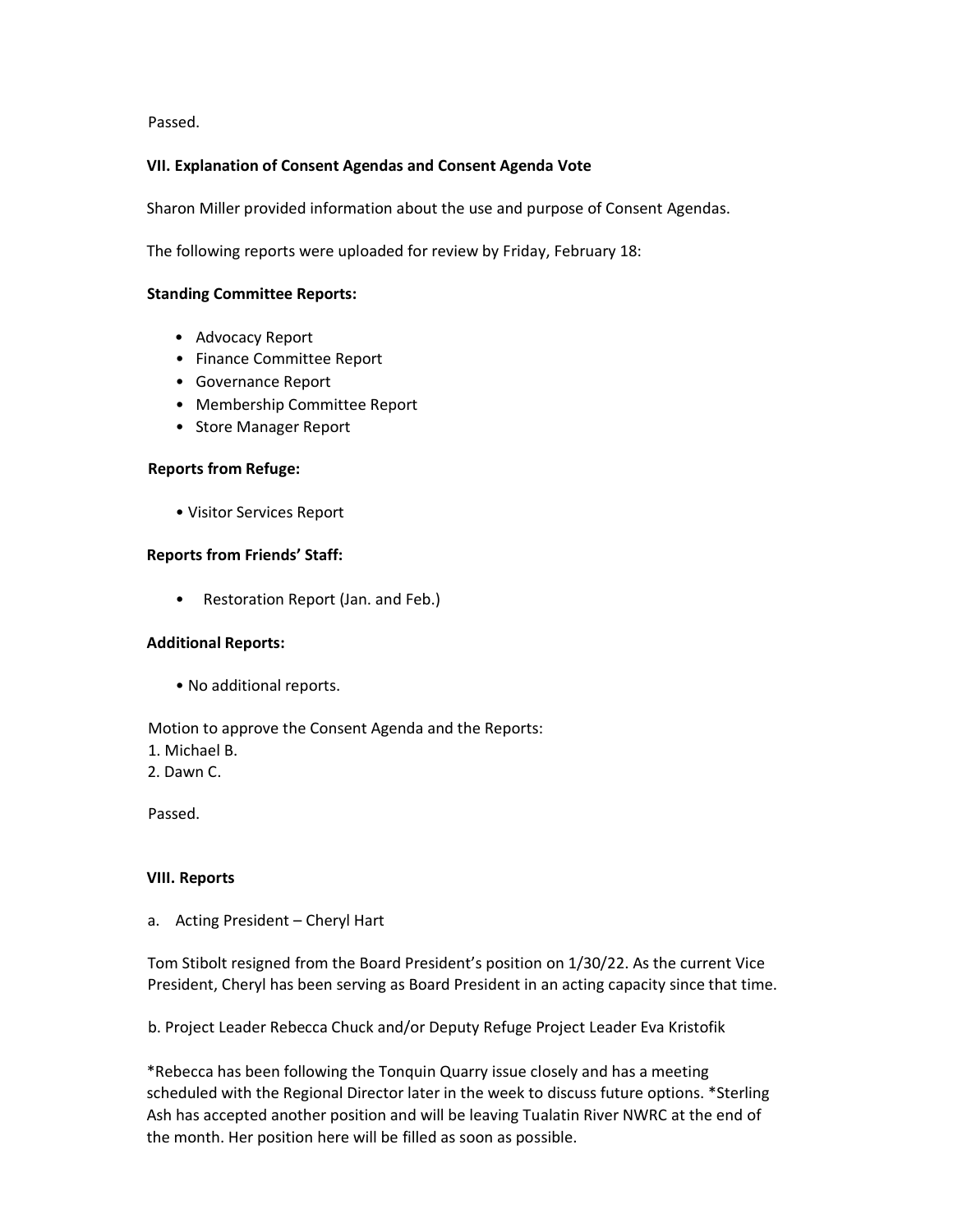c. Refuge Staff Introductions and Update: Sterling Ash

Sterling has accepted a promotion to the Ecological Services Program at Regional Office and will be leaving at the end of the month.

d. Restoration Update: Carly Hirschmann

Carly presented a slide deck with additional information and photos not included in her written report.

#### IX. **Old Business**

a. All Board Retreat:

Has been postponed until April or early May. Bonnie will send out potential dates. The retreat will be about six hours on a Saturday or Sunday.

b. Update on Tonquin Quarry: Cheryl

A letter from the Friends opposing the development of the quarry has been sent to Representatives Schrader and Bonamici and Senators Wyden and Merkley. No responses have been received as yet. The City of Sherwood has passed a resolution opposing the quarry as well.

#### **X. New Business**

a. Election of Board President

Cheryl temporarily left the meeting and asked Sharon to conduct the vote.

Motion to elect Cheryl Hart as President

- 1. Tom H.
- 2. Keith P.

There were no other nominations. The motion passed.

Cheryl returned to the meeting.

#### **XI. Announcements**

- The Chicken Creek walk for the Board will be Saturday, Feb. 26 from 9:00 11:30, starting from the Wayside.
- Eva mentioned that the first phase of the parking lot expansion is planned for this summer. It will add spaces to the upper part of the lot, and may require the lot to be closed while construction is happening.